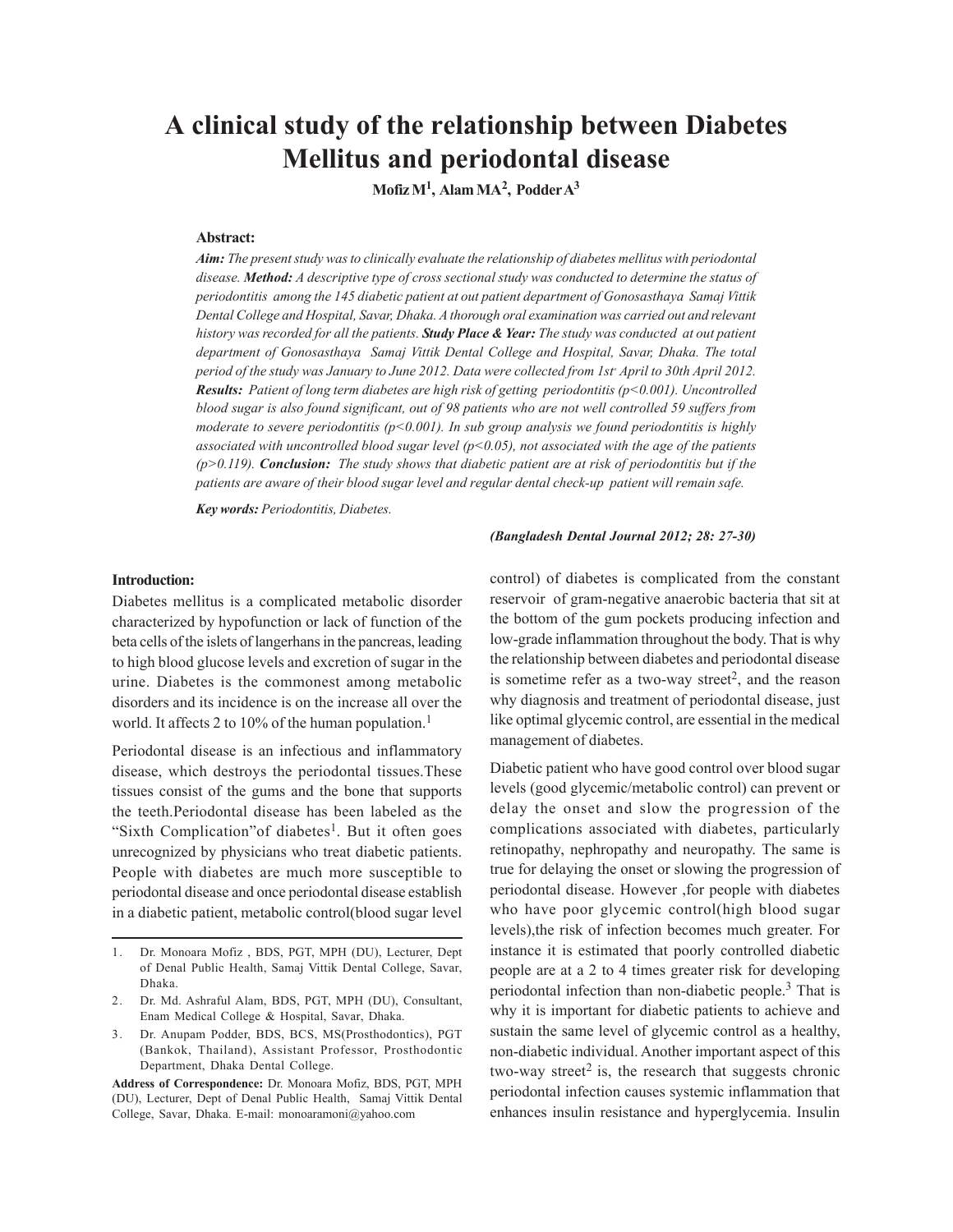resistance makes it difficult for patients and their physicians to achieve and sustain optimal glycemic control, and increases the risk for coronary heart disease. Diabetic patients were twice as likely an non-diabetic subjects to have attachment loss.<sup>3</sup> Most importantly when a periodontal infection goes untreated in diabetic patients, this puts them at greater risk for developing long-term complications associated with diabetes and cardiovascular disease.<sup>5</sup> These diseases requires frequent monitoring and careful attention to immune systems response to treatment, and monitoring of both glycemic control and periodontal status.

**Objectives:** The study was undertaken in diabetic patients with the following objectives.

- 1. To find out prevalence and severity of periodontal disease.
- 2. To determine age influence on the prevalence and severity of periodontal disease.
- 3. To evaluate the relationship between duration of diabetes and prevalence and severity of periodontal disease.

## **Materials and Methods:**

It was a cross sectional type of study. Data were collected from 145 patients attending at out patient department of Gonosasthaya Samaj Vittik Dental College and Hospital, Savar, Dhaka. Study period was January to June 2012. Pretested interview schedule in bangla were administered to interview the respondents. The investigator interview the every respondents by asking questions, the medical information was collected by reviewing the diabetic record book, and oral cavity was examined by torch light, dental mirror, dental probe, the attachment loss was measured by periodontal probe. The patients were categories according to the severity of the periodontitis following the American dental association guide line, the categories are:

- Grade I : 0-2 mm of attachment loss, No periodontitis
- Grade II : 2-4 mm of attachment loss, Mild periodontitis
- **Grade III** : 4-6 mm of attachment loss, Moderate periodontitis
- **Grade IV** : 6-8 mm of attachment loss, Severe periodontitis

And the oral hygiene status is also measured by following the WHO guideline. All the data were analyzed and necessary statistical tests were done using statistical software.

# **Results:**

In this study patients are divided into two groups one that bear blood sugar level in control that is below 8mmol/ dl and other having blood sugar level with out control i.e. more than 8mmol/dl.The study shows that 59 patients develop moderate to severe periodontitis out of 98 patients. On the other hand the group contain blood sugar level below 8 mmol/dl develop moderate periodontitis among the 9 person with in 47 are  $(p<0.001)$  which is highly significant, and patients with high blood sugar are at risk of periodontitis.

In sub group analysis, among the duration of diabetes, level of blood sugar, and grade of periodontitis, respondents were divided according to blood sugar level into two groups, one who bearing the blood sugar level less than 9 mmol/dl and other group more than 9mmol/ dl.Respondents further divided in two groups, one group is carrying diabetes for 5 years or less and the other group developed at least for 5 years and more.

#### **Table-I**

*Distribution of the respondents depending on their blood sugar level, grade of periodontitis and duration of diabetes n=77*

| Blood sugar     | Grade of      | Duration of diabetes |              |
|-----------------|---------------|----------------------|--------------|
| level           | periodontitis |                      |              |
|                 | Periodontitis | $>5$ years           | $<$ 5 years  |
| $\leq$ 9mmol/dl | Grade I       | $15(38.5\%)$         | $9(31.0\%)$  |
|                 | Grade II      | $18(46.2\%)$         | $7(24.1\%)$  |
|                 | Grade III     | $6(15.4\%)$          | $7(24.1\%)$  |
|                 | Grade IV      | 0                    | 6(20.7)      |
| $P=0.011$       | Total         | 39                   | 29           |
| $>9$ mmol/dl    | Grade I       | $3(8.6\%)$           | $2(4.8\%)$   |
|                 | Grade II      | $15(42.9\%)$         | $8(19.0\%)$  |
|                 | Grade III     | $14(40.0\%)$         | $17(40.5\%)$ |
|                 | Grade IV      | $3(8.6\%)$           | 15(35.7%)    |
| $P=0.018$       | Total         | 35                   | 42           |

When this two variable is measured with dependent variable grade of periodontitis, the out come shows, patient with blood sugar <9mmol/dl and carrying diabetes less than 5 years had higher grade periodontal disease than patient with blood sugar >9mmol/dl and carrying diabetes for less than 5. In both case we found  $p<0.05$ . So blood sugar level plays significant role in the development of periodontitis.

In another sub group analysis among level of blood sugar, grade of periodontitis, and age group of the respondents. We divide patients according to the blood sugar level and patients age. In a group patients blood sugar level is <9mmol/dl here patients are divided into two groups,<50 years and  $>50$  years. In  $\leq 50$  years group, about  $43\%$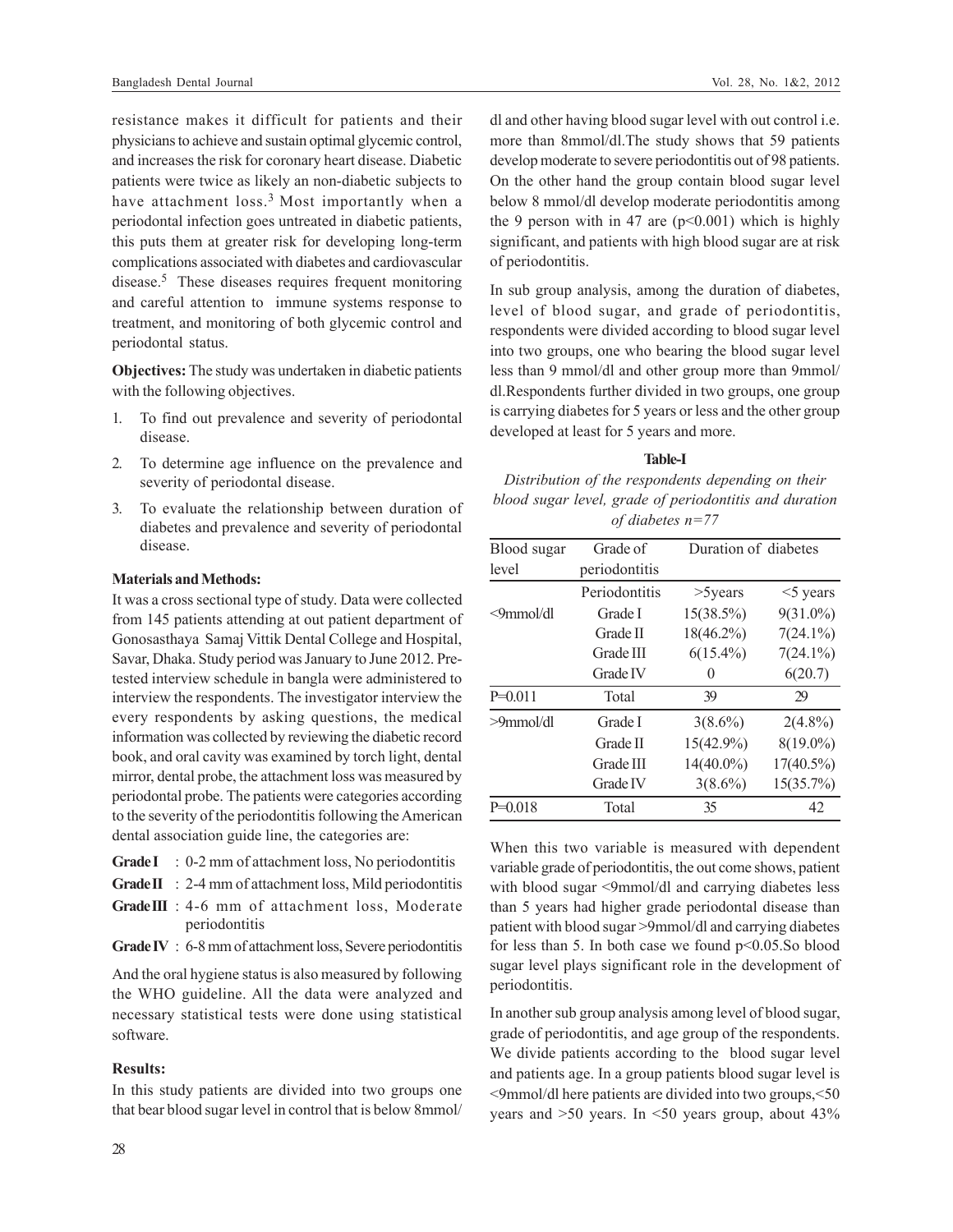patients are free from periodontitis 2% suffering from severe periodontitis in more than 50 years group 15.8% are free from periodontitis and 26.3% are suffering from severe periodontitis ( $p<0.05$ ). It is significant that age can cause periodontitis if blood sugar remain control i.e. less than 9 mmol/dl.

# **Table-II** *Distribution of the respondents depending on their blood sugar level, grade of periodontitis and age group n=77*

| Blood sugar | Grade of      | Age          |              |
|-------------|---------------|--------------|--------------|
| level       | periodontitis |              |              |
| >9mmol/dl   |               | $<$ 50 years | $>50$ years  |
|             | Grade I       | $21(42.9\%)$ | $3(15.8\%)$  |
|             | Grade II      | 18(36.7%)    | $7(36.8\%)$  |
|             | Grade III     | $9(18.4\%)$  | $4(21.1\%)$  |
|             | Grade IV      | $1(2.0\%)$   | $5(26.3\%)$  |
| $P=0.011$   |               | 49           | 19           |
| <9mmol/dl   | Grade I       | $4(8.3\%)$   | $1(3.4\%)$   |
|             | Grade II      | 18(37.5%)    | $5(17.2\%)$  |
|             | Grade III     | $18(37.5\%)$ | 13(44.8%)    |
|             | Grade IV      | 8(16.7%)     | $10(34.5\%)$ |
| $P=0.119$   | Total         | 48           | 29           |
|             |               |              |              |



**Fig-1:** *Distribution of periodontal patients depending on the blood*

In other group patients blood sugar level is >9mmol/dl here patients are divided into two groups, one is less than 50 years and one is more than 50 years. In less than 50 years group 8.3% patients are free from periodontitis and 16.7% suffering from severe periodontitis.in more than 50 years group 3.4% are free from periodontitis and 34.5% are suffering severe periodontitis  $(p>0.05)$ . Here p value is not significant and showing us that if blood sugar is not in control than periodontitis can occur in any age.

# **Discussion:**

Regarding blood sugar, in this study blood sugar plays a significant role in developing periodontitis( $p$ <0.000). It shows that patient with blood were from sugar under control that is 8 mmol/dl have less chance to developing periodontitis. It shows out of 47 patients who have blood sugar level is below 8mmol/dl are not a single patient suffers from severe periodontitis. Only 6.1% suffers from moderate periodontitis and 13.1% are free from periodontitis.On the other hand, 98 patients with the blood sugar level 8 mmol/dl are suffered more in moderate and severe periodontitis.

The result of this study finds similarity with the study done by T. Tervonen, RC.Oliver<sup>11</sup>, long term control of diabetes mellitus and periodontitis. National Health and Nutrition Examination Survey, which included thousands of Americans, adults with poorly controlled diabetes had an almost threefold increased risk of having periodontitis compared with that in adult subjects without diabetes, while subjects with diabetes and good glycemic control had no significant increase in risk.

Effects of blood sugar level, and duration on diabetes on periodontitis, the duration of diabetes appears to be an important factor in the evaluation of diabetes as a risk factor for periodontital disease. Patients age 40 to 50 years with type 1 diabetes with long duration exhibited significantly more sites with advanced periodontitis and bone loss than did age matched controls without diabetes.

Poor metabolic control appears to increase the likelihood of periodontitis among people with type 1 diabetes. More than one-quarter subjects with type 1 diabetes with poor metabolic control had sites with attachment loss of 5 millimeters or greater, compared with 10 percent of the subjects with good metabolic control.<sup>11</sup> Metabolic control of type 2 diabetes is equally as important, based on data, from the Third national Health and Nutrition Examination Survey, which reported that the odds of having severe periodontal disease in patients with fair-to-good or poor glycemic control were approximately 50 percent or 200 percent higher than the odds among subjects without diabetes,respectively. 10

In this study, we divided the patients according to blood sugar level into two groups, one who bearing the blood sugar level with in control that is below 9mmol/dl and other group having more than 9mmol/dl. Also divide the patients in another two groups, one group is carrying diabetes for 5 years or less and the other group developed at least for 5 years and more. When this two variable are